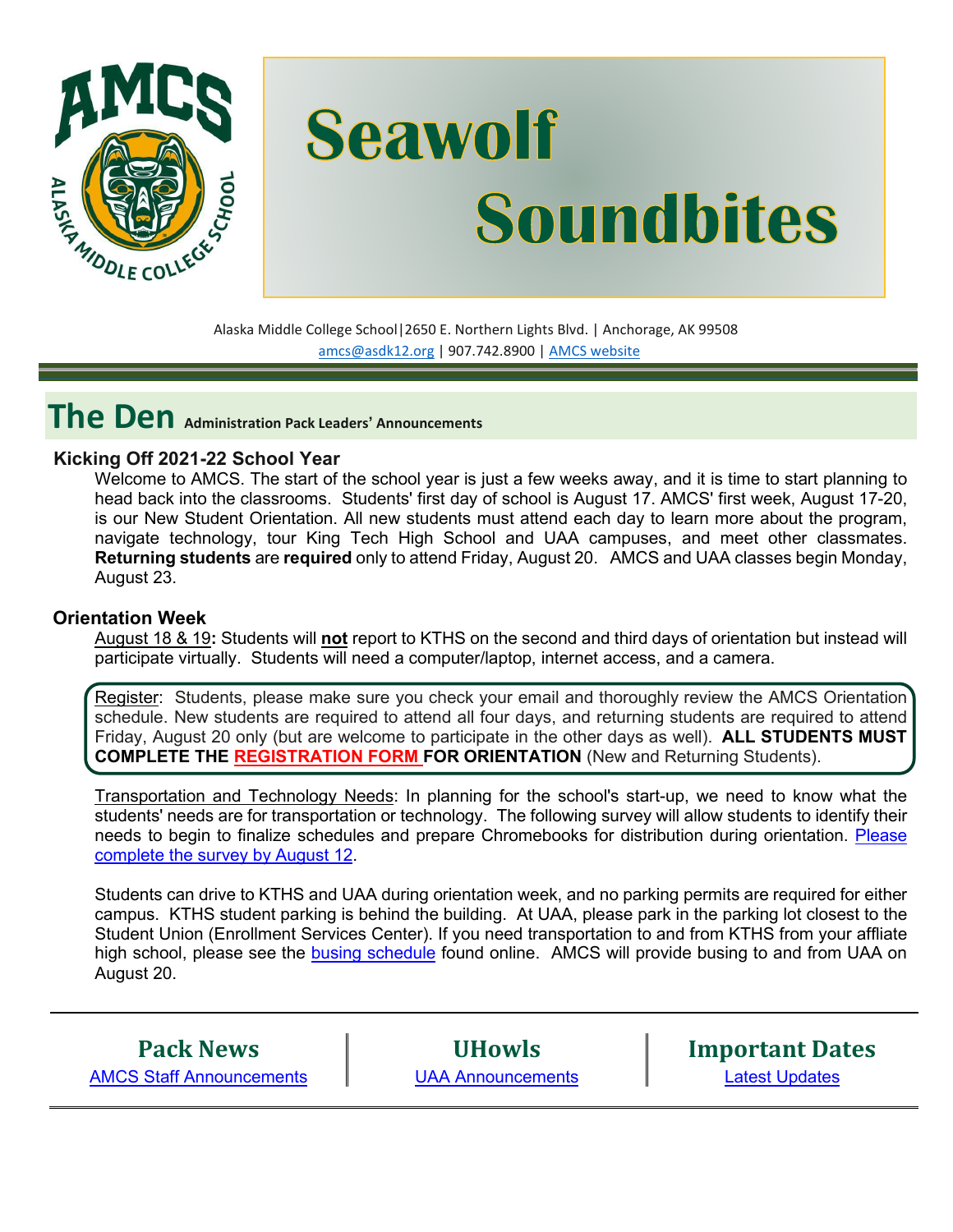Food and Supplies: AMCS will only provide a small snack on Tuesday. Please plan to bring your food and water with you on Tuesday and Friday. You may snack throughout the day as long you are not disruptive to others. Please bring notetaking supplies or a laptop to take notes. As COVID concerns increase, you need to plan to wear a face mask during in-person activities.

School Pictures: Picture Day is **Friday, August 20**. Life Touch will be on the UAA campus, and we ask **all AMCS** students have their picture taken for the yearbook and ASD IDs.

Agenda (tentative): The following schedule is tentative and subject to change based on COVID mandates. ASD and UAA each have their response plans, and students need to follow both.

| <b>Date/Location</b>                 | <b>Time</b>         | <b>Title of Session</b>                                                                                                |  |
|--------------------------------------|---------------------|------------------------------------------------------------------------------------------------------------------------|--|
|                                      | 8:00-8:05           | <b>Welcome to School</b>                                                                                               |  |
|                                      | 8:05AM-9:00         | <b>Welcome to AMCS</b>                                                                                                 |  |
|                                      | $9:00 - 9:05$       | <b>Break</b>                                                                                                           |  |
| Day 1                                | 9:05-10:05          | <b>Student Activity</b>                                                                                                |  |
| <b>Tuesday, August 17</b>            | 10:05-10:15         | <b>Passing Time</b>                                                                                                    |  |
|                                      | 10:15-11:45         | Finding Success Inside and Outside of the classroom                                                                    |  |
| at KTHC                              | 11:45-11:50         | <b>Passing Time</b>                                                                                                    |  |
|                                      | 11:50-12:30         | <b>Chromebook Distribution/ AMCS Den, KTHS campus</b>                                                                  |  |
|                                      | and<br>12:30 - 1:15 | tour, parking, and busing schedule                                                                                     |  |
|                                      |                     |                                                                                                                        |  |
| Day 2                                | 8:00-9:30           | <b>University Technology</b>                                                                                           |  |
| <b>Wednesday, August 18</b>          | 9:30-9:40           | <b>Break</b>                                                                                                           |  |
|                                      | 9:40-10:40          | <b>Time Management</b>                                                                                                 |  |
| <b>Virtual</b><br>(Attend from Home) | 10:40-10:45         | <b>Break</b>                                                                                                           |  |
|                                      | 10:45-11:45         | <b>ASD Technology and Communications</b>                                                                               |  |
|                                      | 8:30-8:45           | <b>Welcome Session</b>                                                                                                 |  |
|                                      | 8:45-10:00          | <b>Classroom Success</b><br><b>College Etiquette/Professionalism</b>                                                   |  |
| Day 3                                | 10:00-10:10         | <b>Break</b>                                                                                                           |  |
| <b>Thursday, August 19</b>           | 10:10-11:10         | <b>College Advising/Degree Planning</b>                                                                                |  |
|                                      | 11:10-11:15         | <b>Break</b>                                                                                                           |  |
| <b>Virtual</b><br>(Attend from Home) | 11:15-12:30         | <b>Student Code of Conduct</b><br><b>Mental Health and</b><br><b>Campus Safety</b><br><b>UAA Health and Counseling</b> |  |
|                                      | 12:30-12:45         | <b>Closing Session</b>                                                                                                 |  |
| Day 4                                | 8:30-9:00           | <b>Welcome and Closure</b>                                                                                             |  |
|                                      | 9:00-12:45          | <b>UAA Student ID and ASD School Pictures</b>                                                                          |  |
| Friday, August 20                    |                     | <b>Campus Tour</b>                                                                                                     |  |
| at KTHS and UAA                      |                     | <b>Textbook Distribution</b>                                                                                           |  |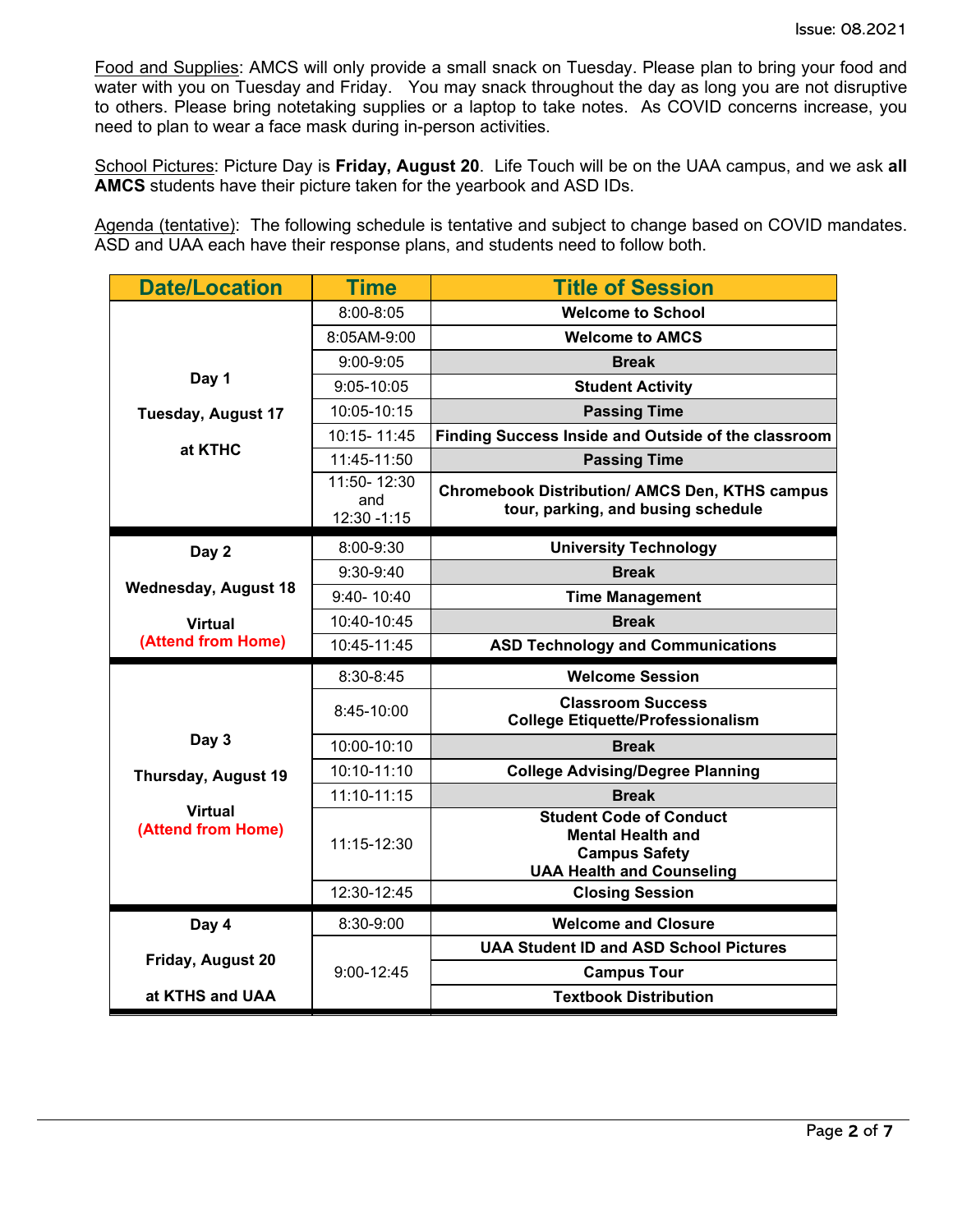#### **Communications and Student Expectations**

AMCS is a hybrid program in which students do not report to KTHS or UAA campus every day. The flexibility of the schedule requires students to communicate differently with their teachers, professors, advisor, and counselor. AMCS and UAA primary communication are to email you. AMCS requires students to check their inboxes every day. Please note, email addresses used for ASD Canvas courses do not work outside the program. You will need to update your ASD student information with another email address to receive AMCS communications. Also, we ask parents to review their contact information on their student's account as we are encountering disconnected phone numbers or receiving emails back as undeliverable, [Parent](https://parentconnect.asdk12.org/production/parentportal%20https:/parentconnect.asdk12.org/production/parentportal)  [Connection.](https://parentconnect.asdk12.org/production/parentportal%20https:/parentconnect.asdk12.org/production/parentportal)

#### **Commuting between KTHS and UAA**

As we move back to in-person classes, students will be moving between KTHS and UAA campuses. Students are prohibited from walking between campuses as no sidewalks allow safe crossings between the two properties. Please plan to use your transportation or the ASD bus.

#### **FAQs**

Parents and students, please become familiar with our [FAQ web page.](https://www.asdk12.org/Page/9779)

Affiliate school = your neighborhood high school or boundary school Home school = AMCS

Activities [at affiliate](https://www.asdk12.org/Page/18119) schools and [graduation](https://www.asdk12.org/Page/18125) are two areas that many families have questions.

#### **Lunch Service**

KTHS does not qualify for a lunch program under the National School Lunch Program; therefore, there is no food service program on campus. Students are encouraged to bring food and water when attending classes at KTHS. KTHS offers a lunch break from 10:55 am – 11:30 am. If a student qualifies for a free or reduced lunch, a snack pack is available in the main office.

#### **Registrar's Range**

Transcript Requests: The Anchorage School District uses [ScribOrder](https://anchorageak.scriborder.com/) for all educational records requests. If you are under the age of 18, a parent/guardian must be the one to submit the request. Be sure to have them legibly sign. We can send e-documents to most post-secondary institutions, so please enter this information in your request. Sending e-documents gets your transcripts to the schools much sooner than mailing, and it saves everybody time!

**Register Now:** The Anchorage School District **requires** all students to be registered every year through [ASD](https://parentconnect.asdk12.org/production/parentportal) Parent [Connection:](https://parentconnect.asdk12.org/production/parentportal)Once you have logged in, look for QuickLinks on the left and click on your student's picture. Information on how to reset your PIN and password is found here also.

In ParentConnect you can **update your contact information**, view your student's unofficial transcripts, demographic data, class schedule, attendance, pay for lunches and activities, and much more!

ASD must verify address changes, please send proof of residency to Jane Todd, AMCS Registrar at [todd\\_jane@asdk12.org.](mailto:todd_jane@asdk12.org)

- This document must show the service address: Utility bill, Lease/Rental Agreement, Mortgage Document, Military Housing, etc.
- Phone bills, credit card or banks statements are **not** accepted.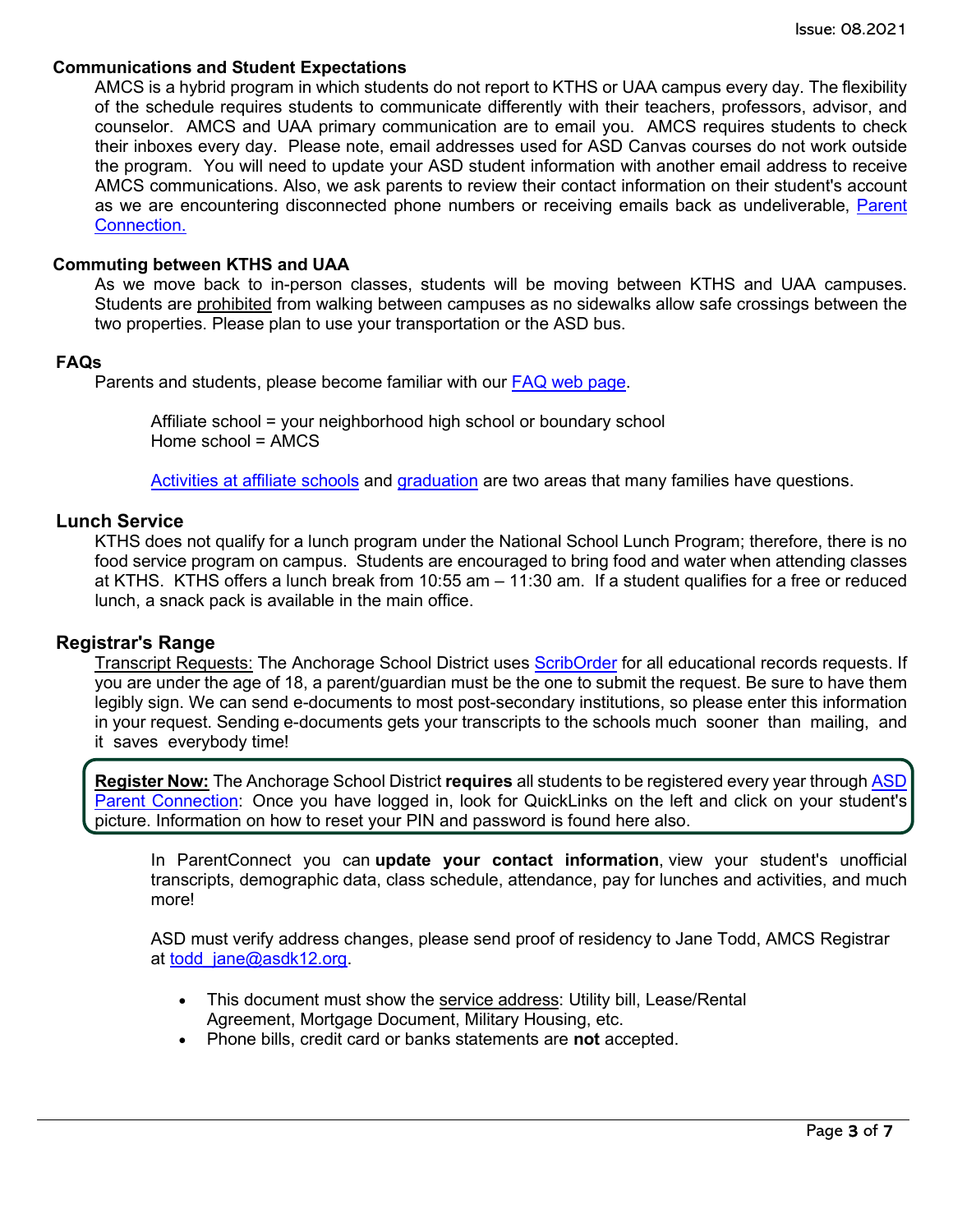# **Spirit Wear**

Get your AMCS spirit wear now, order directly from the company and have it delivered to yourdoorstep; place your [order.](http://www.tntsportsalaska.com/alaska-middle-college-school)

## **Important Troubleshooting Information**

For technical support for UAA software and Blackboard, contact UAA IT Help Desk at 907-786-4646. To reset your UAA password or look up your username, visit [UA Elmo.](https://elmo.alaska.edu/) 

For issues with a Chromebook or Canvas, contact ASD IT Service Desk at 907-742-4357 from 8 am-5 pm, M-F.

# <span id="page-3-0"></span>**Pack News** Program Pack Leaders' Announcements

# **Coordinator's Cache**

Student Advisory Working Group: AMCS is looking to form a student advisory working group for this fall semester that will help the program further understand students' needs and how to improve the AMCS program. We will explore new ideas such as student clubs, guest speaker series, community service projects, interest in summer school opportunities, etc. The group will also discuss what is working for them in the AMCS program while exploring what is not. Meetings are via Zoom twice a month on Fridays for the fall semester, time of day TBA. Please complete this [survey](https://asdk12.qualtrics.com/jfe/form/SV_2hrPoqRX7030Vbo) to volunteer and/or identify activities of interest.

#### **Counselor's Cave**

Welcome, Mrs. Sherwood: AMCS is proud to announce our very own Beth Sherwood is our new counselor to the program. She knows the program and our students very well as she was one of our teachers last year. Please welcome her into this new position.

Single Course Enrollment: Students wishing to take a class at their affiliate school must complete the [Part-](https://www.asdk12.org/cms/Workspace/Section/Section.aspx?DomainId=5532&PageID=16258)[Time Enrollment Form](https://www.asdk12.org/cms/Workspace/Section/Section.aspx?DomainId=5532&PageID=16258) and email it to Mrs. Sherwood.

Schedules: Student schedules will be available in Q very soon. Please be patient.

**Mandatory Senior and Junior Post-Secondary Transition Seminars:** AMCS is implementing junior and senior post-secondary transition seminars this academic year. Seniors must complete a fall seminar that will cover college/trade school/other post-secondary programs' applications, essays, scholarships, recommendation letters, financial aid, etc. Each junior must complete a seminar during the spring semester that will focus on career and academic planning. Students will begin narrowing or finalizing their career/academic pathway. Areas of study are career planning, researching colleges/trade schools/other post-secondary options, analysis program/degree requirements, financial planning, Alaska Performance Scholarship (and others), etc.

ACT and SAT: Students planning to take the [ACT](https://www.act.org/) and/or the [SAT](https://www.collegeboard.org/) should sign-up soon. It is important to note that some universities may have either altered or waived their testing requirements. If you know which schools you want to apply to, make sure you check their admissions criteria.

Fee waivers for the ACT/SAT are available for students who qualify for free- or reduced lunch. Additional criteria are listed at College Waiver [Information.](https://collegereadiness.collegeboard.org/sat/register/fees/fee-waivers) The waivers are available from Mrs. Sherwood.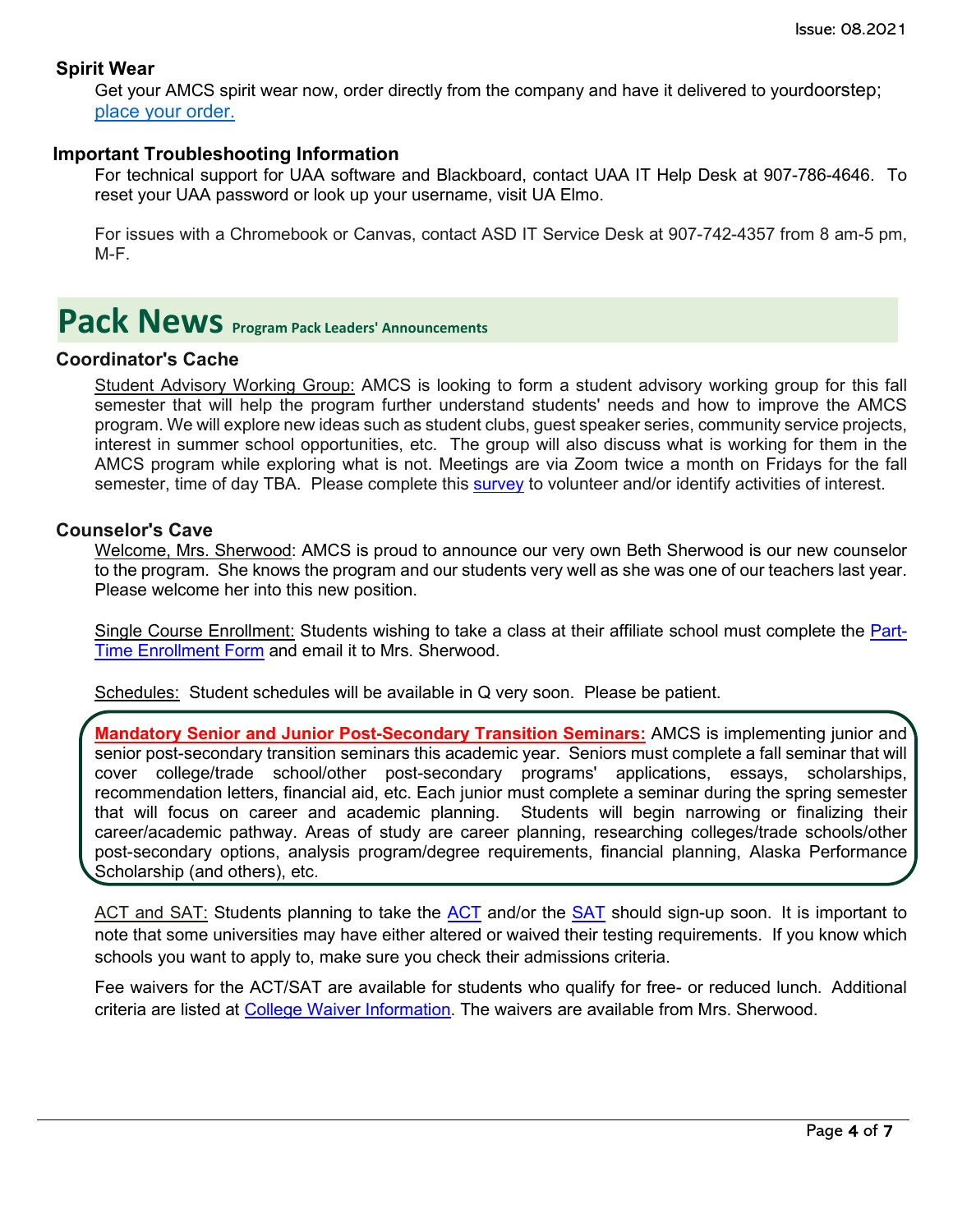Fall 2021 Master Schedule:

|                        | <b>MONDAY</b>                                    | <b>TUESDAY</b>                         | <b>WEDNESDAY</b>                       | <b>THURSDAY</b>                                  | <b>FRIDAY</b>                        |  |
|------------------------|--------------------------------------------------|----------------------------------------|----------------------------------------|--------------------------------------------------|--------------------------------------|--|
| 7:30-8:00 am           | <b>PREP AND OFFICE</b><br><b>HOURS</b>           | <b>PREP AND OFFICE</b><br><b>HOURS</b> | <b>PREP AND OFFICE</b><br><b>HOURS</b> | PREP AND OFFICE<br><b>HOURS</b>                  | PREP AND OFFICE<br><b>HOURS</b>      |  |
| 8:00-8:55              | English III Blended #1                           | LA Advisory #1<br>COMM A235            | English III Blended #1                 | LA Advisory #2<br>COMBO/Other                    | <b>Senior Seminar</b><br>#1/Homeroom |  |
|                        | Math Blended #1                                  | US Government -<br>Blended #1          | Math Blended #1                        | US Government -<br>Blended #1                    |                                      |  |
|                        |                                                  |                                        | 8:55-9:05 BREAK                        |                                                  |                                      |  |
| $-9:55$<br>9:05        | LA Advisory #3<br>COMM A235                      | English IV #1<br>Blended               | LA Advisory #4<br><b>WRTG A111</b>     | English IV #1 Blended                            | Senior Seminar #2                    |  |
|                        | Math Advisory #1<br>Math A105                    | Math Advisory #2<br>COMBO/Other        | Math Advisory #3<br>Math A105          | Math Advisory #4<br>COMBO/Other                  |                                      |  |
|                        |                                                  |                                        | 9:55-10:05 am: Break                   |                                                  |                                      |  |
| 10:05-10:55            | English IV #2 Blended                            | LA Advisory #5<br>COMM A111            | English IV #2 Blended                  | LA Advisory #6<br><b>WRTG A111</b>               | Yearbook                             |  |
|                        | Math Advisory #5<br>COMBO/Other                  | Math Advisory #6<br>Math A105          | Math Advisory #7<br><b>MATH A151</b>   | Math Advisory #8<br>MATH A152, A251,<br>252, 253 |                                      |  |
|                        | 10:55 pm-11:30 pm: BREAK & Lunch                 |                                        |                                        |                                                  |                                      |  |
| pm                     | LA Advisory #7<br><b>WRTG A111</b>               | English III #2<br>Blended              | <b>LA Advisory</b><br>#8<br>COMM A111  | English III # 2 Blended                          | Senior Seminar #3                    |  |
| $:30 - 12:25$<br>$\Xi$ | Math advisory A151                               | US Government -<br>Blended #2          | Math advisory A151                     | US Government -<br>Blended #2                    |                                      |  |
|                        | 12:25 am - 12:35 pm: Break                       |                                        |                                        |                                                  |                                      |  |
| $12:35 - 1:25$         | English III #3 Blended                           | LA Advisory #9<br><b>WRTG A111</b>     | English III #3 Blended                 | LA Advisory #10<br>COMBO/Other                   |                                      |  |
|                        | Math Advisory #9<br>MATH A152, A251, 252,<br>253 | Math Advisory #10<br><b>MATH A151</b>  | Math Advisory #11<br>Math A105         | Math Advisory #12<br>Math A105                   | Open Lab                             |  |
|                        | 1:25 pm-1:30 pm: BREAK                           |                                        |                                        |                                                  |                                      |  |
| 1:30-2:30              | <b>OFFICE HOURS</b>                              | <b>OFFICE HOURS</b>                    | <b>OFFICE HOURS</b>                    | <b>OFFICE HOURS</b>                              | <b>OFFICE HOURS</b>                  |  |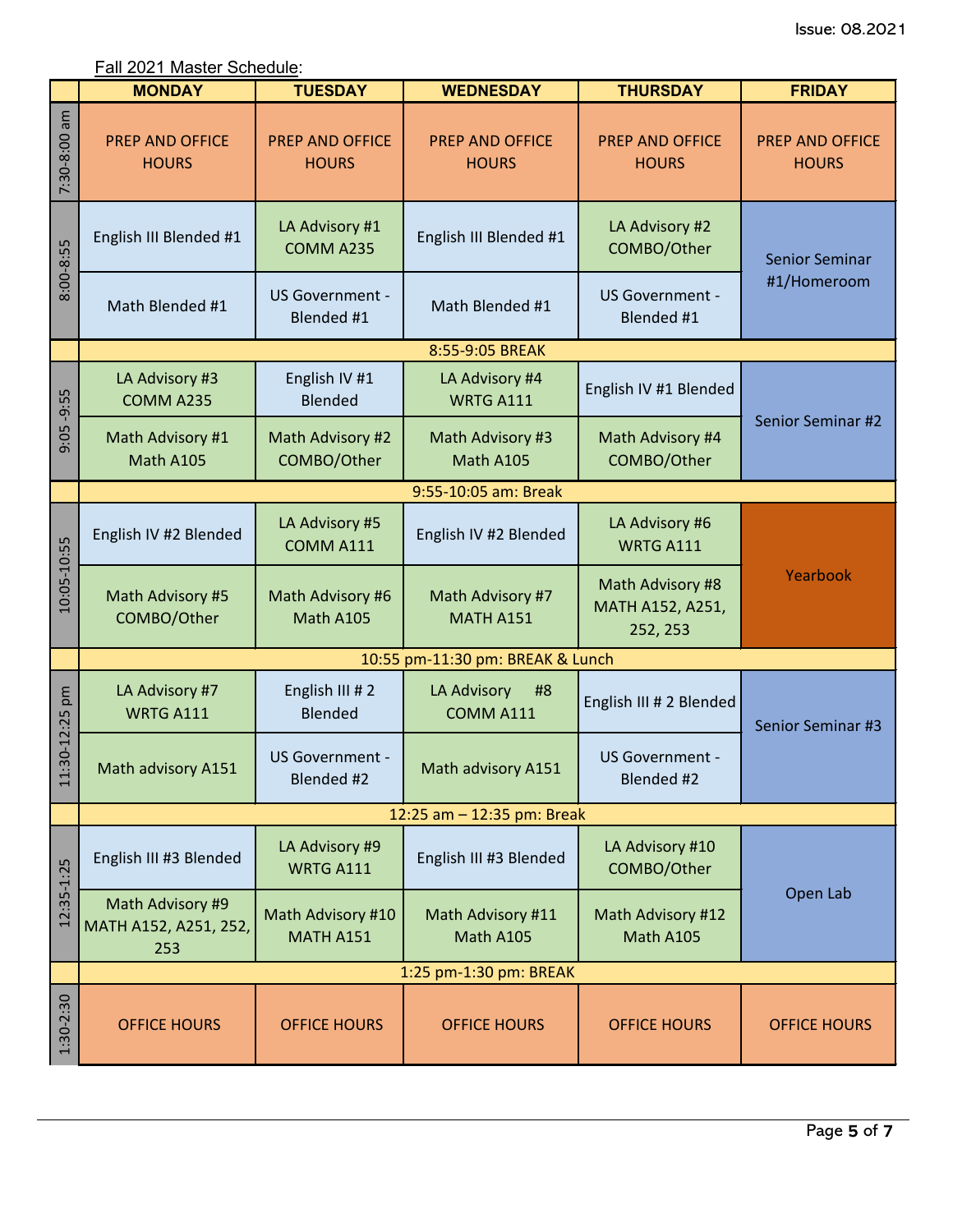# **Teacher Territories**

Welcome, Mrs. Espeland: AMCS is happy to announce Traci Espeland is joining the AMCS Team this fall as our new English teacher. Ms. Espeland comes to AMCS with six years of ASD experience. Please stop into the AMCS Den and welcome her to our program.

Yearbook Staff and Peer Tutoring: AMCS is looking for students to work on our Yearbook Staff and Peer-Tutoring. Yearbook meetings are on Fridays and will go through the spring semester. Peer-tutoring occurs during advisories or open labs. You provide AMCS with areas of interest, and we will pair you with a student(s) in need of additional support. Please complete the following form so the advisors can contact you with more details. Volunteer now, [Student Activities and Student Advisory Working Group Survey.](https://asdk12.qualtrics.com/jfe/form/SV_2hrPoqRX7030Vbo)

# <span id="page-5-0"></span>**UHowls UAA Pack Leaders' Announcements**

# **Closure Alerts**

UAA will post closures on UAA's main website; however, you can get test messages by enrolling your phone number in the [UA Alert System.](https://uaalert.alaska.edu/) Enroll now to stay informed.

### **New Offices**

UAA AMCS Offices moved from the Administrative Services building to the Rasmuson Hall, Suite 103.

### **Textbook Distribution**

All UAA textbooks are purchased on behalf of the student. Please ignore any UAA messaging stating you need to order a textbook. Students will receive their books during orientation.

#### **UAA Schedule Changes**

Great job to all the students who completed registration for fall 2021. Due to textbook ordering timeframes, schedule changes will be limited and approved on a case-by-case basis.

#### **UAA Parking**

Students planning to drive to the UAA campus for classes will need a parking permit. Students can buy a permit by the day, semester, or year. UAA is currently selling 2021-22 **ANNUAL Parking** permits through August 9 for \$315, and starting August 10, the price increases to \$350. please visit UAA's Parking website, [Parking Information, and Purchase UAA Parking Permit f](https://www.uaa.alaska.edu/about/administrative-services/departments/business-services/parking/permit/index.cshtml)or more information. Location parking areas on [UAA's Interactive Map.](https://www.uaa.alaska.edu/map/)

#### **WolfCard**

Do you have your UAA student ID (WOLFcard)?

**You will need your WOLFcard to access any UAA building on campus, to attend UAA student activity, and you can use it to ride the People Mover for FREE.**

If you have not acquired your WOLFcard then we encourage you to do so ASAP. Please try to get your WOLFcard before Friday, August 20. Students who cannot get their WOLFcard before August 20 will have the opportunity to get one during orientation on August 20. You can get your WOLFcard at the Cashier Windows at the Eugene Short Hall (ESH), room 102- [UAA's Interactive Map.](https://www.uaa.alaska.edu/map/) The WOLFcard office is open Monday through Friday from 9 to 5 pm, Wednesday from 11 to 5 pm. You can also get a WOLFcard at the Consortium Library. **WOLFcard Office - Phone - 786-HOWL (4695). Make sure you bring a government-issued ID with you.**